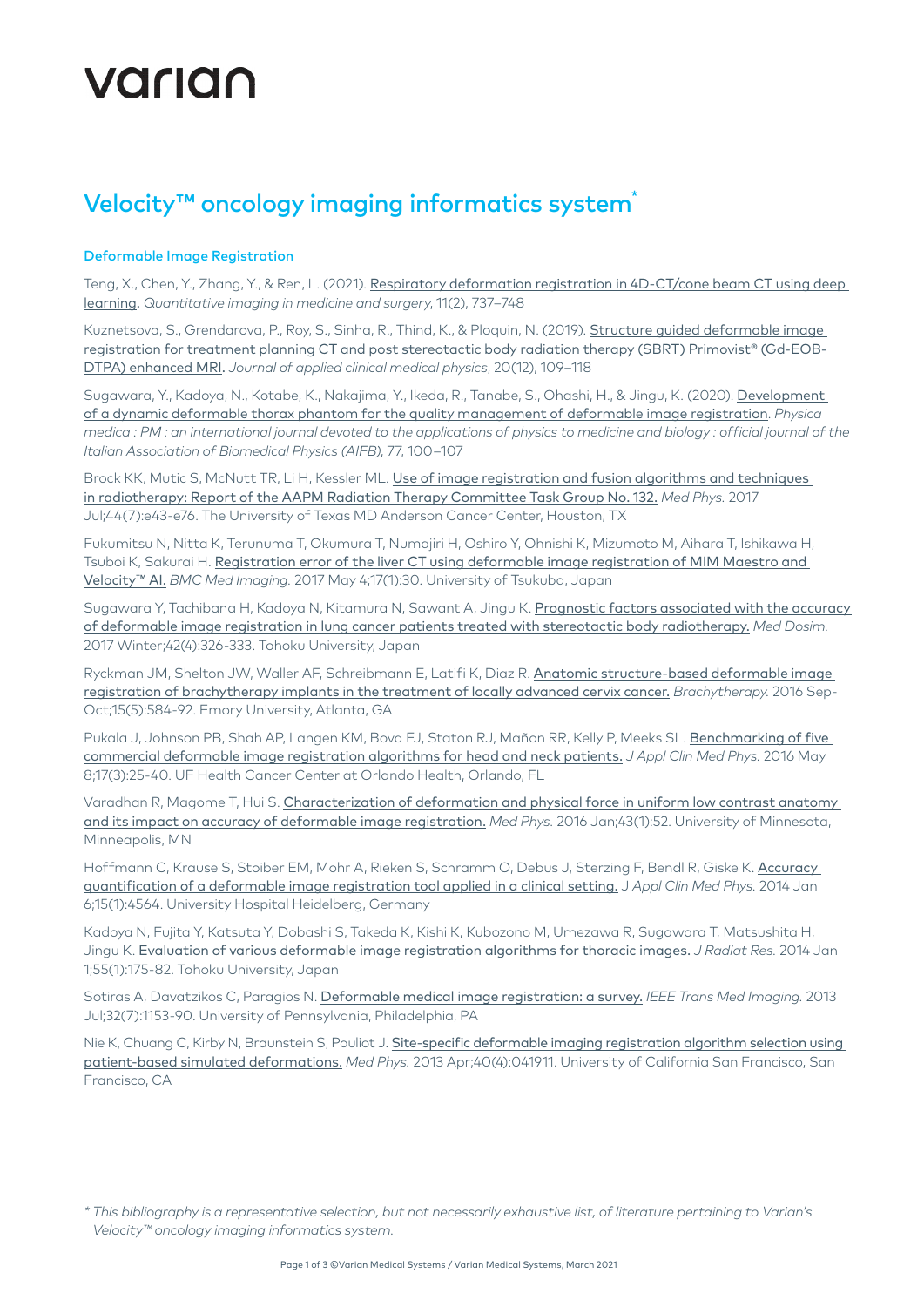#### Adaptive Therapy

Studenski, M. T., Delgadillo, R., Xu, Y., Both, J., Padgett, K., Abramowitz, M., Ford, J. C., Dal Pra, A., Pollack, A., & Dogan, N. (2020). [Margin verification for hypofractionated prostate radiotherapy using a novel dose accumulation workflow](https://pubmed.ncbi.nlm.nih.gov/32862068/)  [and iterative CBCT](https://pubmed.ncbi.nlm.nih.gov/32862068/). *Physica medica : PM : an international journal devoted to the applications of physics to medicine and biology : official journal of the Italian Association of Biomedical Physics* (AIFB), 77, 154–159

Wang, H., Huang, Y., Hu, Q., Li, C., Liu, H., Wang, X., Li, W., Ma, W., Pu, Y., Du, Y., Wu, H., & Zhang, Y. (2021). [A Simulated](https://pubmed.ncbi.nlm.nih.gov/33575205/)  [Dosimetric Study of Contribution to Radiotherapy Accuracy by Fractional Image Guidance Protocol of Halcyon](https://pubmed.ncbi.nlm.nih.gov/33575205/)  [System](https://pubmed.ncbi.nlm.nih.gov/33575205/). *Frontiers in oncology*, 10, 543147

García-Mollá, R. .; Sánchez Rubio, P.; Bonaque Alandí, J.; Carrasco Herrera, M. A.; Lliso Valverde, F. Implementación [Y Uso clínico De La Radioterapia Adaptativa. Informe Del Grupo De Trabajo De Radioterapia Adaptativa De La](https://www.revistadefisicamedica.es/index.php/rfm/article/view/344)  [Sociedad Española De Física Médica \(SEFM\)](https://www.revistadefisicamedica.es/index.php/rfm/article/view/344). *Rev Fis Med* 2021

Zhong H, Adams J, Glide-Hurst C, Zhang H, Li H, Chetty IJ. Development of a deformable dosimetric phantom to [verify dose accumulation algorithms for adaptive radiotherapy.](https://www.ncbi.nlm.nih.gov/pubmed/27217622) *J Med Phys.* 2016 Apr-Jun;41(2):106-14. Henry Ford Health System, Detroit, MI

Singhrao K, Kirby N, Pouliot J. A three-dimensional head-and-neck phantom for validation of multimodality [deformable image registration for adaptive radiotherapy.](https://www.ncbi.nlm.nih.gov/pubmed/25471956) *Med Phys.* 2014 Dec;41(12):121709. University of California San Francisco, San Francisco, CA

#### Dose Evaluation

Maynard, E., Heath, E., Hilts, M., & Jirasek, A. (2020). [Evaluation of an x-ray CT polymer gel dosimetry system in the](https://pubmed.ncbi.nlm.nih.gov/33438676/)  [measurement of deformed dose](https://pubmed.ncbi.nlm.nih.gov/33438676/). *Biomedical physics & engineering express*, 6(3), 035031

Moriya S, Tachibana H, Kitamura N, Sawant A, Sato M. [Dose warping performance in deformable image registration](https://www.ncbi.nlm.nih.gov/pubmed/28535910)  [in lung.](https://www.ncbi.nlm.nih.gov/pubmed/28535910) *Phys Med.* 2017 May;37:16-23. Komazawa University, Japan

Houweling AC, Fukata K, Kubota Y, Shimada H, Rasch CR, Ohno T, Bel A, van der Horst A. [The impact of interfractional](https://www.ncbi.nlm.nih.gov/pubmed/26993417) [anatomical changes on the accumulated dose in carbon ion therapy of pancreatic cancer patients.](https://www.ncbi.nlm.nih.gov/pubmed/26993417) *Radiother Oncol.* 2016 May;119(2):319-25. University of Amsterdam, The Netherlands

Hayashi K, Isohashi F, Akino Y, Wakai N, Mabuchi S, Suzuki O, Seo Y, Ootani Y, Sumida I, Yoshioka Y, Kimura T, Ogawa K. [Estimation of the total rectal dose of radical external beam and intracavitary radiotherapy for uterine cervical cancer](https://www.ncbi.nlm.nih.gov/pubmed/25678538)  [using the deformable image registration method.](https://www.ncbi.nlm.nih.gov/pubmed/25678538) *J Radiat Res.* 2015 May;56(3):546-52. Osaka University, Japan

Teo BK, Bonner Millar LP, Ding X, Lin LL. [Assessment of cumulative external beam and intracavitary brachytherapy](https://www.ncbi.nlm.nih.gov/pubmed/26002306)  [organ doses in gynecologic cancers using deformable dose summation.](https://www.ncbi.nlm.nih.gov/pubmed/26002306) *Radiother Oncol.* 2015 May;115(2):195-202. University of Pennsylvania, Philadelphia, PA

Akino Y, Yoshioka Y, Fukuda S, Maruoka S, Takahashi Y, Yagi M, Mizuno H, Isohashi F, Ogawa K. [Estimation of rectal](https://www.ncbi.nlm.nih.gov/pubmed/24074934)  [dose using daily megavoltage cone-beam computed tomography and deformable image registration.](https://www.ncbi.nlm.nih.gov/pubmed/24074934) *Int J Radiat Oncol Biol Phys.* 2013 Nov 1;87(3):602-8. Osaka University, Japan

Olteanu LA, Madani I, De Neve W, Vercauteren T, De Gersem W. [Evaluation of deformable image coregistration in](https://www.ncbi.nlm.nih.gov/pubmed/22153223)  [adaptive dose painting by numbers for head-and-neck cancer.](https://www.ncbi.nlm.nih.gov/pubmed/22153223) *Int J Radiat Oncol Biol Phys.* 2012 Jun 1;83(2):696-703. Ghent University Hospital, Belgium

#### Imaging Applications

Cui T, Miller GW, Mugler JP 3rd, Cates GD Jr, Mata JF, de Lange EE, Huang Q, Altes TA, Yin FF, Cai J. [An initial](https://www.ncbi.nlm.nih.gov/pubmed/30276819)  [investigation of hyperpolarized gas tagging magnetic resonance imaging in evaluating deformable image](https://www.ncbi.nlm.nih.gov/pubmed/30276819)  [registration-based lung ventilation.](https://www.ncbi.nlm.nih.gov/pubmed/30276819) *Med Phys.* 2018 Dec;45(12):5535-5542. Rutgers University, New Brunswick, NJ

Schreibmann E, Schuster DM, Rossi PJ, Shelton J, Cooper S, Jani AB. Image Guided Planning for Prostate Carcinomas With Incorporation of Anti-3-[18F]FACBC (Fluciclovine) Positron Emission Tomography: Workflow and Initial Findings [From a Randomized Trial.](https://www.ncbi.nlm.nih.gov/pubmed/27511856) *Int J Radiat Oncol Biol Phys.* 2016 Sep 1;96(1):206-13. Emory University, Atlanta, GA

van Heerden LE, Gurney-Champion OJ, van Kesteren Z, Houweling AC, Koedooder C, Rasch CR, Pieters BR, Bel A. [Quantification of image distortions on the Utrecht interstitial CT/MR brachytherapy applicator at 3T MRI.](https://www.ncbi.nlm.nih.gov/pubmed/26614236) *Brachytherapy.* 2016 Jan-Feb;15(1):118-26. University of Amsterdam, Amsterdam, The Netherlands

Wyss JC, Carmona R, Karunamuni RA, Pritz J, Hoh CK, Mell LK. [(18)F] Fluoro-2-deoxy-2-d-glucose versus [3'-deoxy-3'-\[\(18\)F\]fluorothymidine for defining hematopoietically active pelvic bone marrow in gynecologic patients.](https://www.ncbi.nlm.nih.gov/pubmed/26674924) *Radiother Oncol.* 2016 Jan;118(1):72-8. University of California San Diego, La Jolla, CA

Dunn WD Jr, Aerts HJWL, Cooper LA, Holder CA, Hwang SN, Jaffe CC, Brat DJ, Jain R, Flanders AE, Zinn PO, Colen